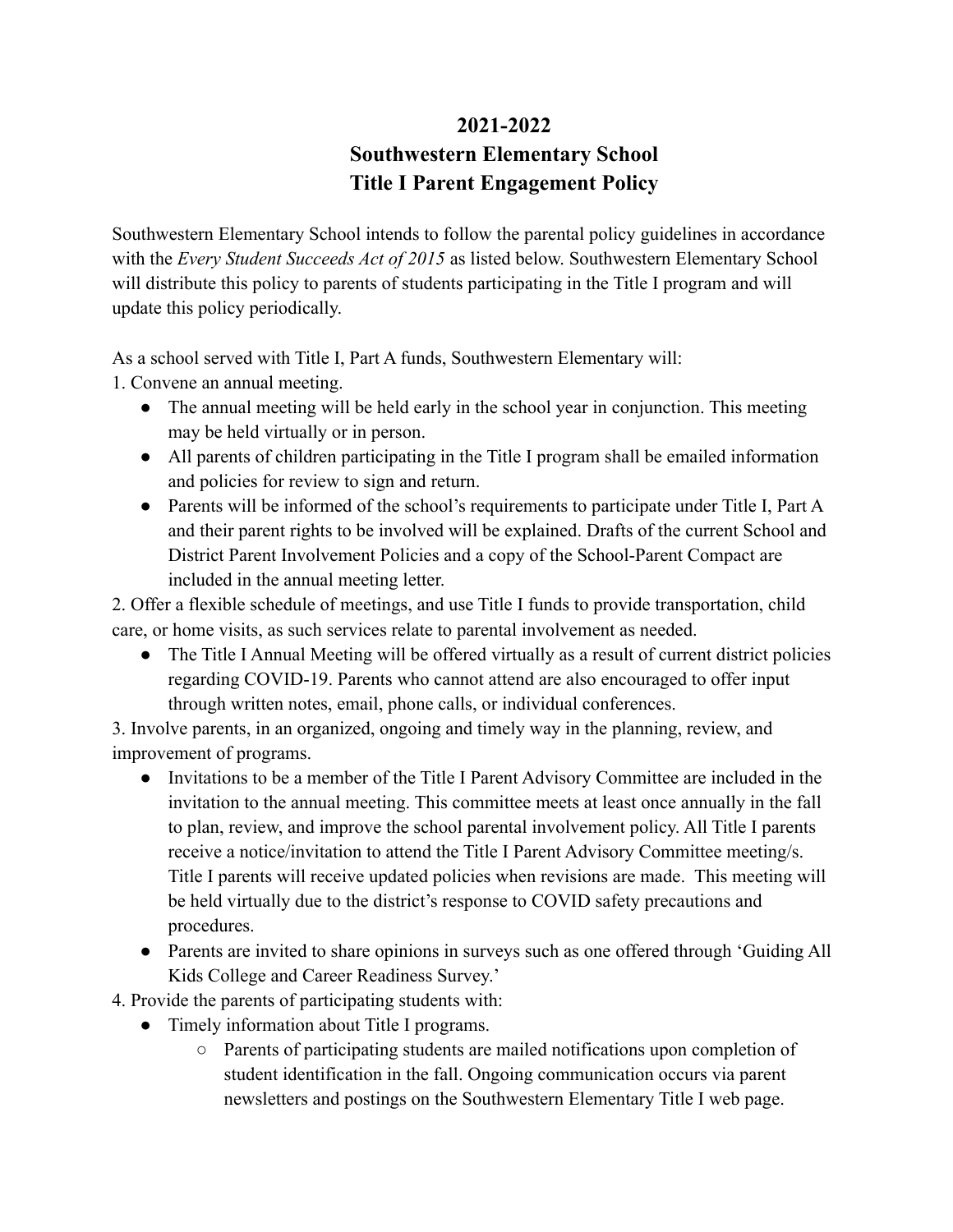- A description and explanation of the curriculum in use at the school, the forms of academic assessment used to measure student progress, and the proficiency levels students are expected to meet.
	- Parents can access curriculum, assessment, and proficiency level information via PowerSchool, Title I Parent notification/explanation letters, teacher newsletters, reports of assessment results (STAR, ClearSight, ILEARN, IREAD-3), parent teacher conferences, Title I Annual Meeting, and links on school website.
- If requested by parents, opportunities for regular meetings to formulate suggestions and to participate, as appropriate, in decisions relating to the education of their children, and respond to any such suggestions as soon as practically possible.
	- Parents are invited to be on the Title I Parent Advisory Committee and to attend parent-teacher conferences. Parents may request and are invited to participate in GEI (General Education Intervention) meetings. The Title I director will respond to parent requests within one week of receiving the request.

5. Provide a written School-Parent Compact which is an agreement of what schools and parents are each supposed to do to help students achieve.

● See the attached School-Parent Compact.

6. Provide assistance to parents of children served as appropriate, in understanding such topics as the state's academic content standards, and how to monitor a child's progress and work with educators to improve the achievement of their children.

- Parents are encouraged to participate in the GEI (General Education Intervention) process and may request GEI meetings.
- Parents have multiple opportunities to have transparent communication with the classroom teacher (i.e. newsletter, email, phone calls, parent/teacher conferences, and parent communication apps.)
- Parents can access curriculum, assessment, and proficiency level information via PowerSchool, Title I Parent notification/explanation letters, teacher newsletters, reports of assessment results (STAR, ClearSight, PowerSchool, ILEARN,IREAD-3), parent teacher conferences, Title I Annual Meeting, and links on school website.
- Parents have the opportunity to access general school information via social media,weekly digital newsletter, school website, and through the daily video announcements.
- 7. Provide materials and training on how parents can improve their child's achievement
	- Each month School-Home Links activities are given to every Title I student's family. Students identified for assistance in reading receive books geared to their instructional reading level to read to or with their families. Families of students identified for assistance in math receive instructions for math activities and/or games to do together as a family. Manipulatives are included in the math kits. Teacher newsletters and website links are also provided on the school Title I web page.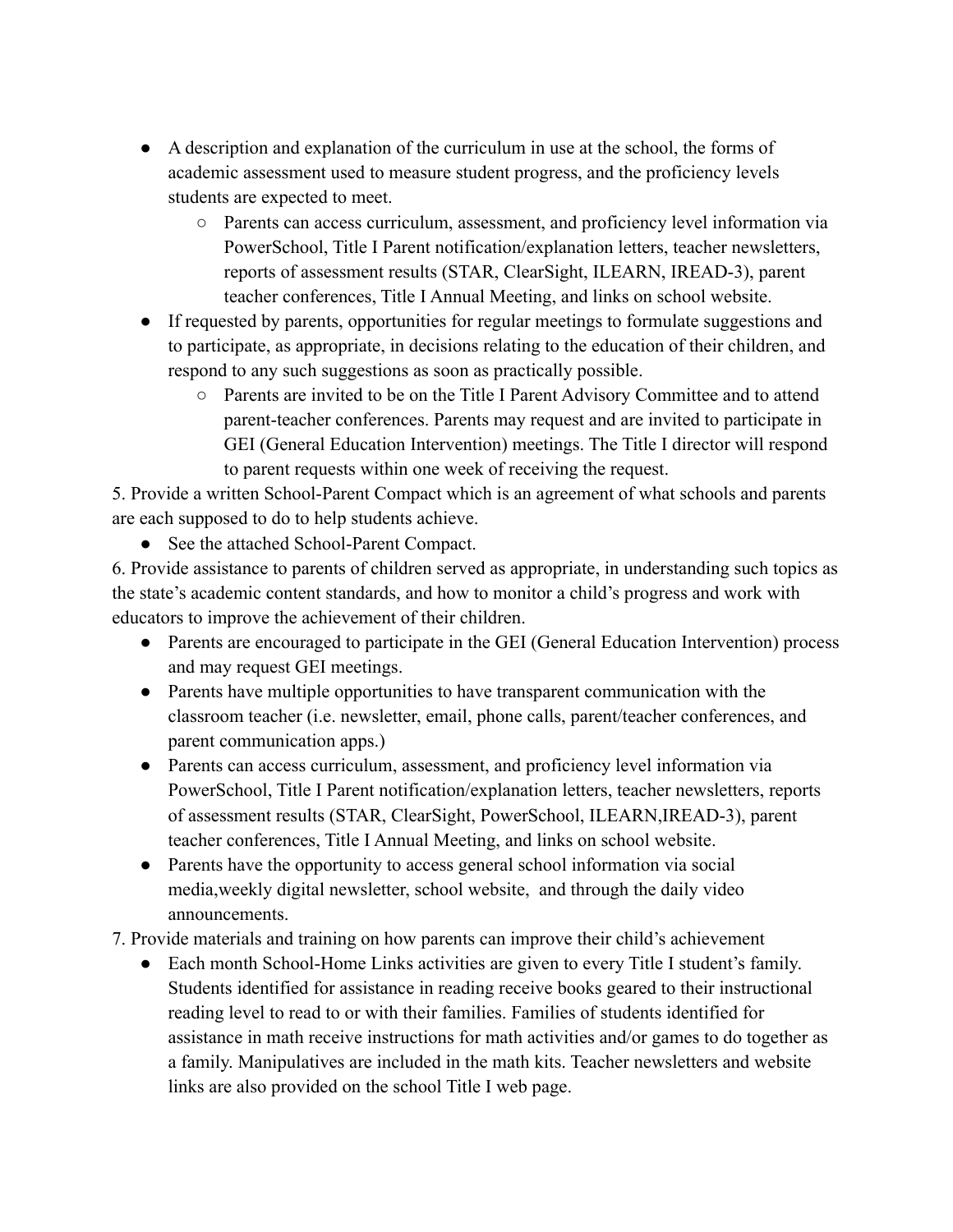8. Coordinate and integrate parental involvement strategies under Title I, Part A with parental involvement strategies under other programs.

- Partner efforts with Guiding All Kids, PTO, Gleaners BackSack Program, and county agencies such as School Smiles, Healthy Shelby County, and Major Hospital, and Shelby County Youth Assistance Program, as possible, to provide information stations regarding topics such as dental health, immunizations, healthy life choices, and nutrition at an annual kindergarten parent orientation.
- 9. Educate school staff on how to build ties between home and school.
	- Coordinate efforts, as appropriate with district staff development committee to use built-in weekly professional development time to support teachers in understanding the importance of working with parents as partners.
	- Offer volunteer opportunities for parents.
- 10. Ensure, to the extent possible, that information sent home is in an understandable format
	- Information will be shared in a language that parents can understand (free from educational jargon and translated when needed).
- 11. Other reasonable support for parental involvement activities as parents may request.
	- The Title I Parent Advisory committee welcomes and considers parent requests. If the school plan is not satisfactory to the parents, their comments will be collected and submitted along with the Title I Application for Grant to the Division of Title Grants and Support.